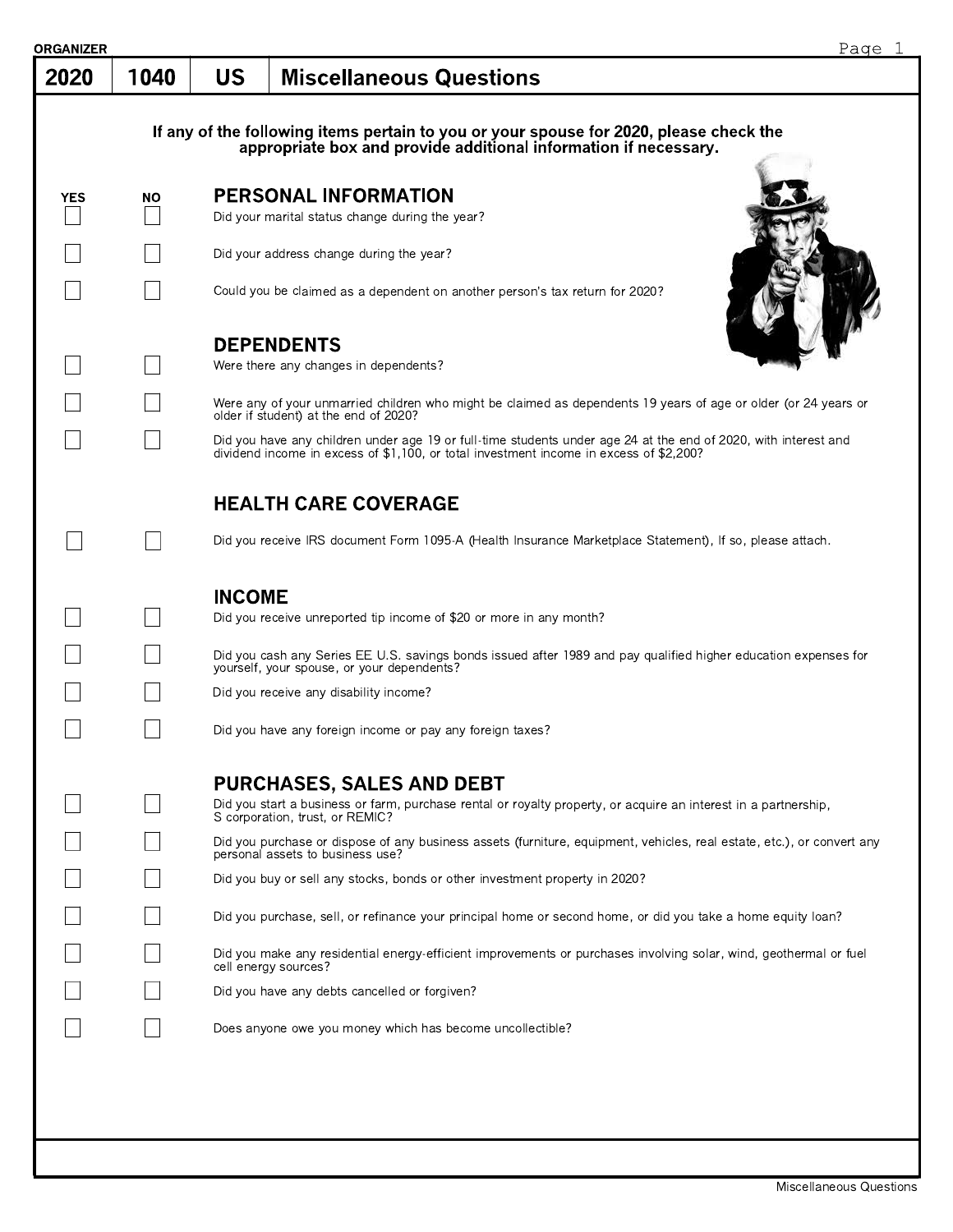| <b>)RGANIZER</b> |           |                                        |                                                                                                                                                                                                                                                                                                                                                                                                                                          | Page 2 |
|------------------|-----------|----------------------------------------|------------------------------------------------------------------------------------------------------------------------------------------------------------------------------------------------------------------------------------------------------------------------------------------------------------------------------------------------------------------------------------------------------------------------------------------|--------|
| 2020             | 1040      | <b>US</b>                              | <b>Miscellaneous Questions (continued)</b>                                                                                                                                                                                                                                                                                                                                                                                               |        |
|                  |           |                                        | If any of the following items pertain to you or your spouse for 2020, please check the appropriate box and provide additional information if necessary.                                                                                                                                                                                                                                                                                  |        |
| <b>YES</b>       | <b>NO</b> |                                        | <b>RETIREMENT PLANS</b><br>Did you receive a distribution from a retirement plan (401(k), IRA, SEP, SIMPLE, Qualified Plan, etc.)?                                                                                                                                                                                                                                                                                                       |        |
|                  |           |                                        | Did you make a contribution to a retirement plan (401(k), IRA, SEP, SIMPLE, Qualified Plan, etc.)?                                                                                                                                                                                                                                                                                                                                       |        |
|                  |           |                                        | Did you transfer or rollover any amount from one retirement plan to another retirement plan?                                                                                                                                                                                                                                                                                                                                             |        |
|                  |           | <b>EDUCATION</b><br>vocational school? | Did you receive a distribution from an Education Savings Account or a Qualified Tuition Program?<br>Did you, your spouse, or a dependent incur any tuition expenses that are required to attend a college, university, or                                                                                                                                                                                                                |        |
|                  |           |                                        | <b>ITEMIZED DEDUCTIONS</b><br>Did you incur a loss because of damaged or stolen property?<br>Did you work out of town for part of the year?                                                                                                                                                                                                                                                                                              |        |
|                  |           |                                        | Did you use your car on the job (other than to and from work)?                                                                                                                                                                                                                                                                                                                                                                           |        |
|                  |           | refunded)?                             | <b>ESTIMATED TAXES</b><br>Did you apply an overpayment of 2019 taxes to your 2020 estimated tax (instead of being refunded)?<br>If you have an overpayment of 2020 taxes, do you want the excess applied to your 2021 estimated tax (instead of being<br>Do you expect your 2021 taxable income and withholdings to be different from 2020?                                                                                              |        |
|                  |           |                                        | <b>MISCELLANEOUS</b><br>Do you want to allocate \$3 to the Presidential Election Campaign Fund?<br>Does your spouse want to allocate \$3 to the Presidential Election Campaign Fund?<br>May the IRS discuss your tax return with your preparer?<br>Did you have an interest in or signature or other authority over a financial account in a foreign country, such as a bank<br>account, securities account, or other financial account? |        |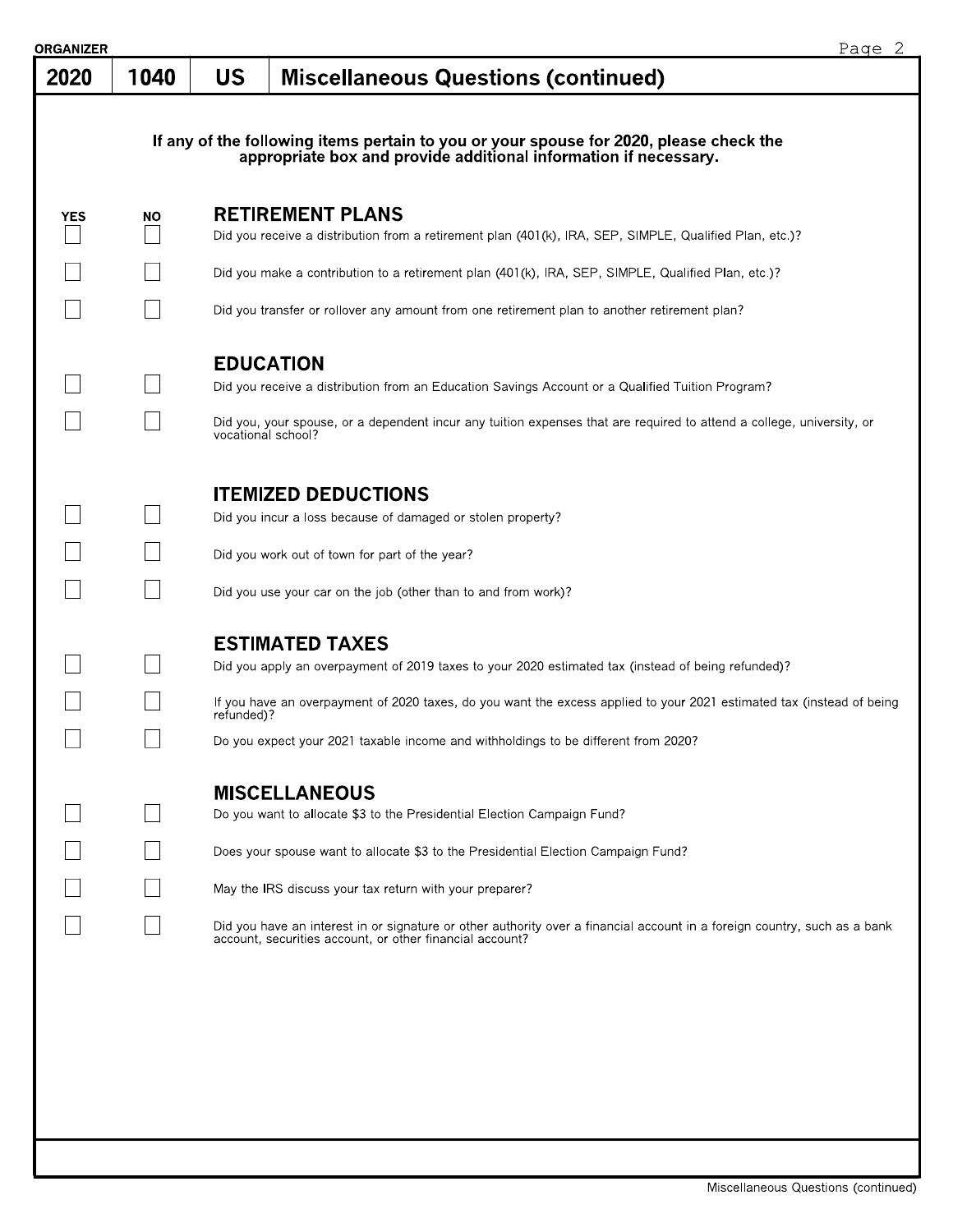| <b>DRGANIZER</b> |      | Page 3                                                                                                                                                                                                                                                                                                                                                               |
|------------------|------|----------------------------------------------------------------------------------------------------------------------------------------------------------------------------------------------------------------------------------------------------------------------------------------------------------------------------------------------------------------------|
| 2020             | 1040 | <b>US</b><br><b>Miscellaneous Questions (continued)</b>                                                                                                                                                                                                                                                                                                              |
|                  |      |                                                                                                                                                                                                                                                                                                                                                                      |
|                  |      | If any of the following items pertain to you or your spouse for 2020, please check the<br>appropriate box and provide additional information if necessary.                                                                                                                                                                                                           |
| <b>YES</b>       | ΝO   | <b>MISCELLANEOUS (continued)</b>                                                                                                                                                                                                                                                                                                                                     |
|                  |      | Did you receive a distribution from, or were you the grantor of, or transferor to, a foreign trust?                                                                                                                                                                                                                                                                  |
|                  |      | Was your home rented out or used for business?                                                                                                                                                                                                                                                                                                                       |
|                  |      | Did you have a medical savings account (MSA), a Medicare Advantage MSA, or acquire an interest in an MSA or a<br>Medicare Advantage MSA because of the death of the account holder? Or, were you a policyholder who received<br>payments under a long-term care (LTC) insurance contract or received any accelerated death benefits from a life<br>insurance policy? |
|                  |      | Did you receive a distribution from an Achieving a Better Life Experience (ABLE) savings account?                                                                                                                                                                                                                                                                    |
|                  |      | Are you a member of the Armed Forces of the United States on active duty who moved pursuant to a<br>military order related to a permanent change of station?                                                                                                                                                                                                         |
|                  |      | Did you engage the services of any household employees?                                                                                                                                                                                                                                                                                                              |
|                  |      | Were you notified or audited by either the Internal Revenue Service or the State taxing agency?                                                                                                                                                                                                                                                                      |
|                  |      | Did you or your spouse make any gifts to an individual that total more than \$15,000, or any gifts to a trust?                                                                                                                                                                                                                                                       |
|                  |      | Did your bank account information change within the last twelve months?                                                                                                                                                                                                                                                                                              |
|                  |      | At any time during 2020, did you receive, sell, send, exchange, or otherwise acquire any financial interest in<br>any virtual currency?                                                                                                                                                                                                                              |
|                  |      | <b>CORONA VIRUS AID, RELIEF AND ECONOMIC SECURITY ACT</b><br>(CARES ACT)                                                                                                                                                                                                                                                                                             |
|                  |      | Did you receive an economic impact payment? If so, how much?                                                                                                                                                                                                                                                                                                         |
|                  |      | Did your business have any PPP loan amounts forgiven?                                                                                                                                                                                                                                                                                                                |
|                  |      | Did you receive a distribution from your retirement plan because of COVID?                                                                                                                                                                                                                                                                                           |
|                  |      |                                                                                                                                                                                                                                                                                                                                                                      |
|                  |      |                                                                                                                                                                                                                                                                                                                                                                      |
|                  |      |                                                                                                                                                                                                                                                                                                                                                                      |
|                  |      |                                                                                                                                                                                                                                                                                                                                                                      |
|                  |      |                                                                                                                                                                                                                                                                                                                                                                      |
|                  |      |                                                                                                                                                                                                                                                                                                                                                                      |
|                  |      |                                                                                                                                                                                                                                                                                                                                                                      |
|                  |      |                                                                                                                                                                                                                                                                                                                                                                      |
|                  |      |                                                                                                                                                                                                                                                                                                                                                                      |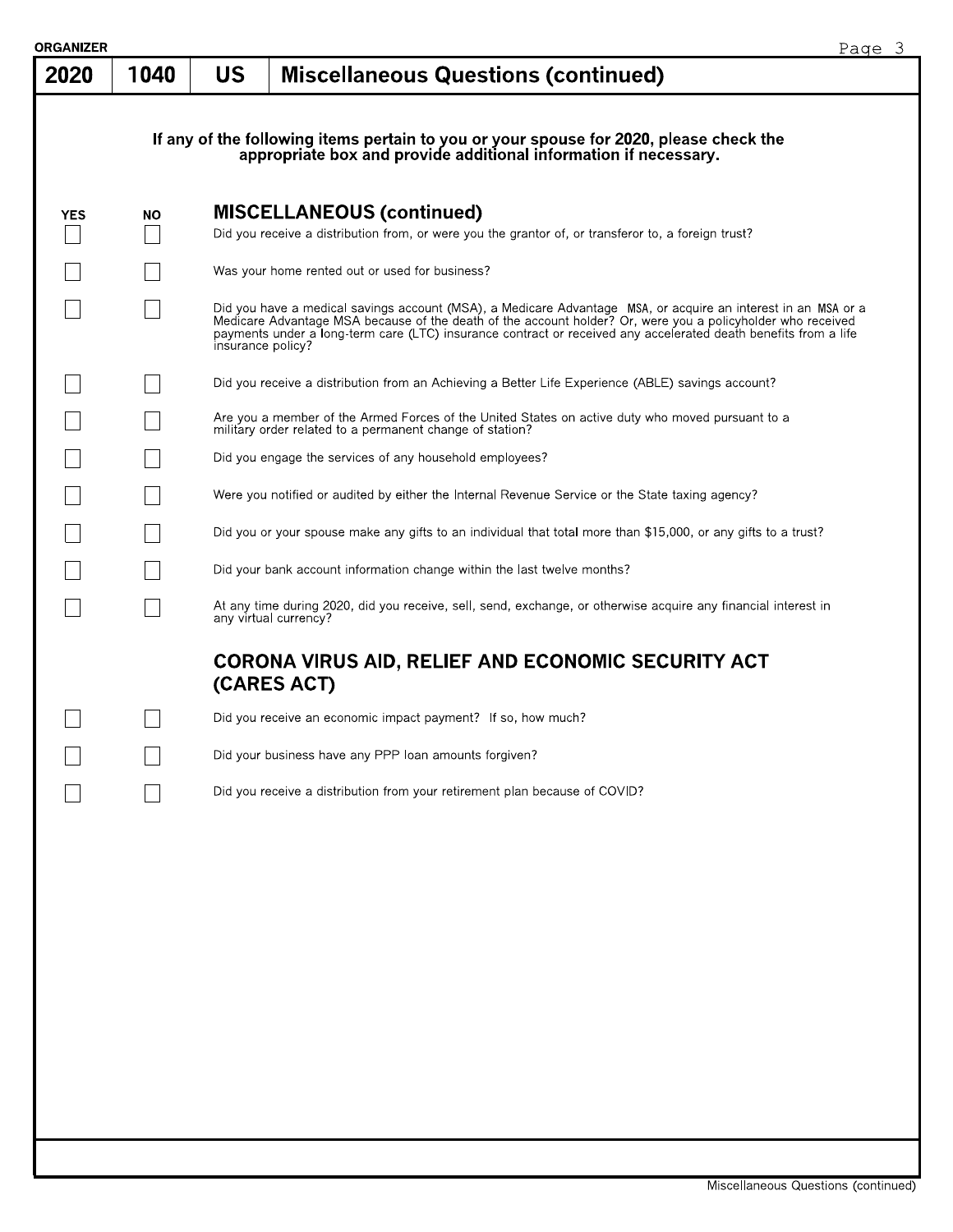# **Wages** *(W-2)*

| <b>Employer Name</b> | $\boldsymbol{\mathsf{H}}$ |       | CPA USE ONLY |       |     |            |             |
|----------------------|---------------------------|-------|--------------|-------|-----|------------|-------------|
|                      | W                         |       | Withholding  |       |     |            | <b>FICA</b> |
|                      |                           | Wages | Federal      | State | SDI | <b>SSA</b> | Med.        |
|                      |                           |       |              |       |     |            |             |
|                      |                           |       |              |       |     |            |             |
|                      |                           |       |              |       |     |            |             |
|                      |                           |       |              |       |     |            |             |
|                      |                           |       |              |       |     |            |             |
|                      |                           |       |              |       |     |            |             |
|                      |                           |       |              |       |     |            |             |
|                      |                           |       |              |       |     |            |             |
|                      |                           |       |              |       |     |            |             |
|                      |                           |       |              |       |     |            |             |
|                      |                           |       |              |       |     |            |             |
|                      |                           |       |              |       |     |            |             |
|                      |                           |       |              |       |     |            |             |
|                      |                           |       |              |       |     |            |             |

Memo: Total number of W-2

Please attach W-2's. Thank you.



SCH B Accountant's Use Only

Memo: Pension Box to Review K:\Word Perfect Files\BAI Files\Tax Organizer\2020\2020 Individual Tax organizer.wpd

Copyright 1995 - 2020 Kevin G. Breard p. 1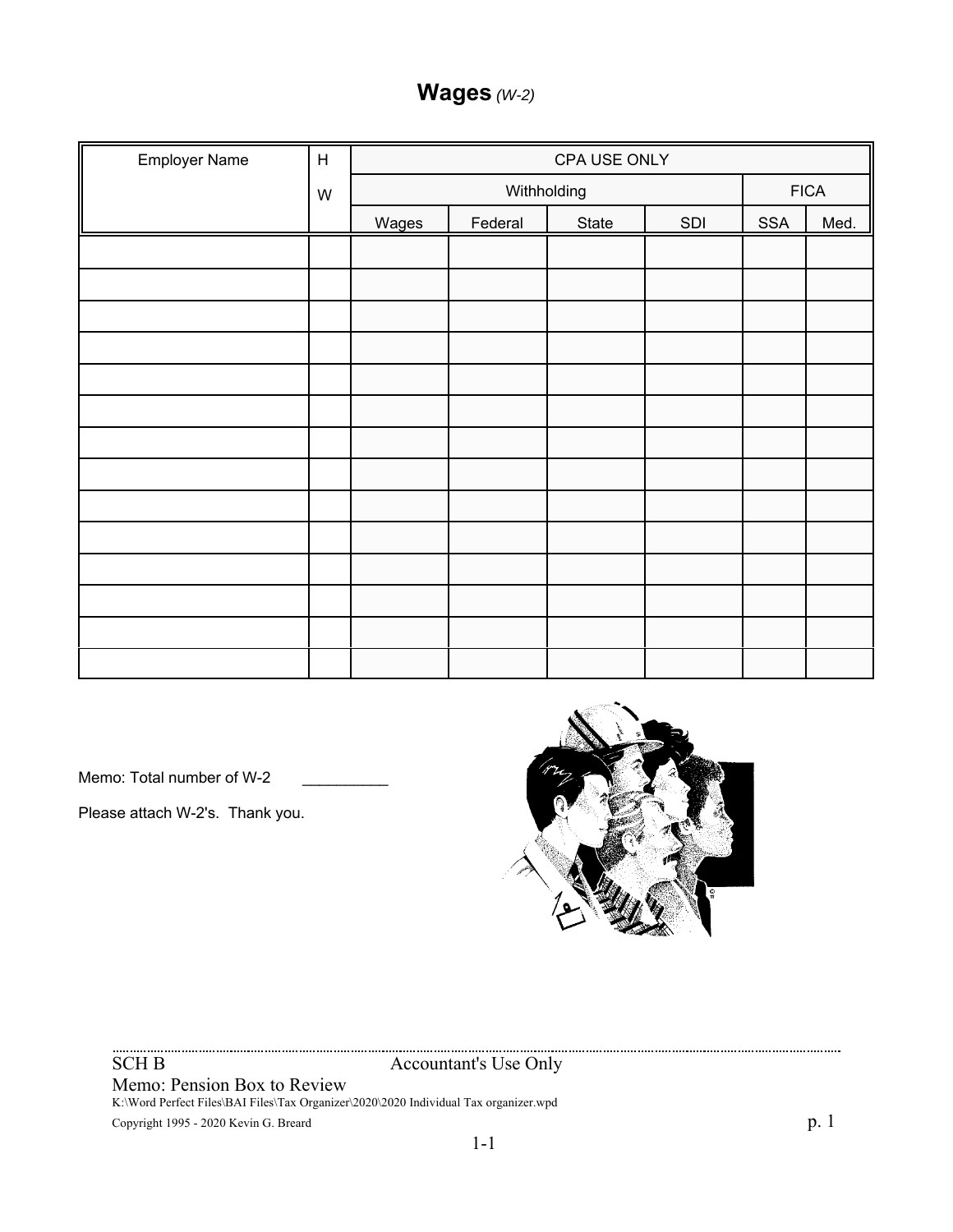# **INTEREST INCOME** *(1099 INT)*

| Payer | Amount |
|-------|--------|
|       |        |
|       |        |
|       |        |
|       |        |
|       |        |
|       |        |
|       |        |
|       |        |
|       |        |
|       |        |





#### **DIVIDEND INCOME** *(1099 DIV)*

| Payee | <b>Total</b><br>Amoun<br>t (1a) | Qualified<br>dividends<br>(1 <sub>b</sub> ) | <b>Total</b><br>capital<br>gain<br>distr.<br>(2a) | <b>CPA Use</b><br>Only |
|-------|---------------------------------|---------------------------------------------|---------------------------------------------------|------------------------|
|       |                                 |                                             |                                                   |                        |
|       |                                 |                                             |                                                   |                        |
|       |                                 |                                             |                                                   |                        |
|       |                                 |                                             |                                                   |                        |
|       |                                 |                                             |                                                   |                        |
|       |                                 |                                             |                                                   |                        |
|       |                                 |                                             |                                                   |                        |
|       |                                 |                                             |                                                   |                        |
|       |                                 |                                             |                                                   |                        |

SCH B Accountant's Use Only

K:\Word Perfect Files\BAI Files\Tax Organizer\2020\2020 Individual Tax organizer.wpd Copyright 1995 - 2020 Kevin G. Breard p. 2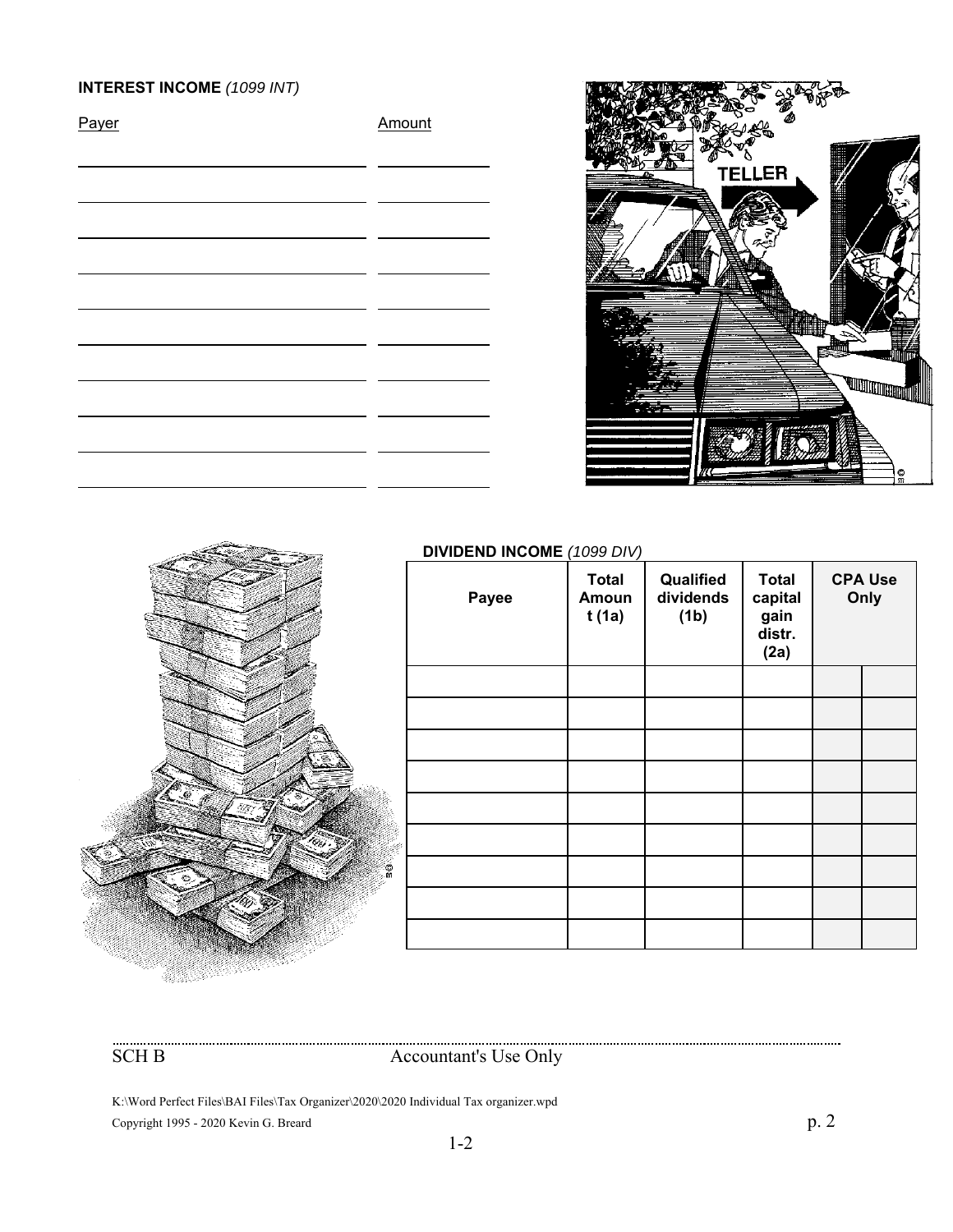#### **OTHER INCOME**

| 1. |                                                         |         |                      |       |
|----|---------------------------------------------------------|---------|----------------------|-------|
| 2. |                                                         |         |                      |       |
| 3. | Individual Retirement Account<br><u>Taxpayer Spouse</u> |         |                      |       |
|    |                                                         |         |                      |       |
|    |                                                         |         |                      |       |
| 4. |                                                         |         |                      |       |
|    | 5. Gambling income $(W-2G)$ \$                          |         |                      |       |
|    | Memo: Gambling losses \$                                |         |                      |       |
|    |                                                         |         |                      |       |
|    |                                                         |         | Taxpayer Spouse      |       |
| 6. |                                                         |         |                      |       |
| 7. |                                                         |         |                      |       |
|    |                                                         |         |                      |       |
|    | 8. Other income: give description                       |         |                      |       |
|    |                                                         |         |                      |       |
|    |                                                         |         |                      |       |
|    |                                                         |         |                      |       |
|    |                                                         | Federal |                      | State |
|    | Memo: withholding on any of the above items             | $\sim$  | $\frac{1}{\sqrt{2}}$ |       |

\* Please attach all supporting documents. Thank you. rents. Thank you.<br>Accountant's Use Only

K:\Word Perfect Files\BAI Files\Tax Organizer\2020\2020 Individual Tax organizer.wpd Copyright 1995 - 2020 Kevin G. Breard p. 3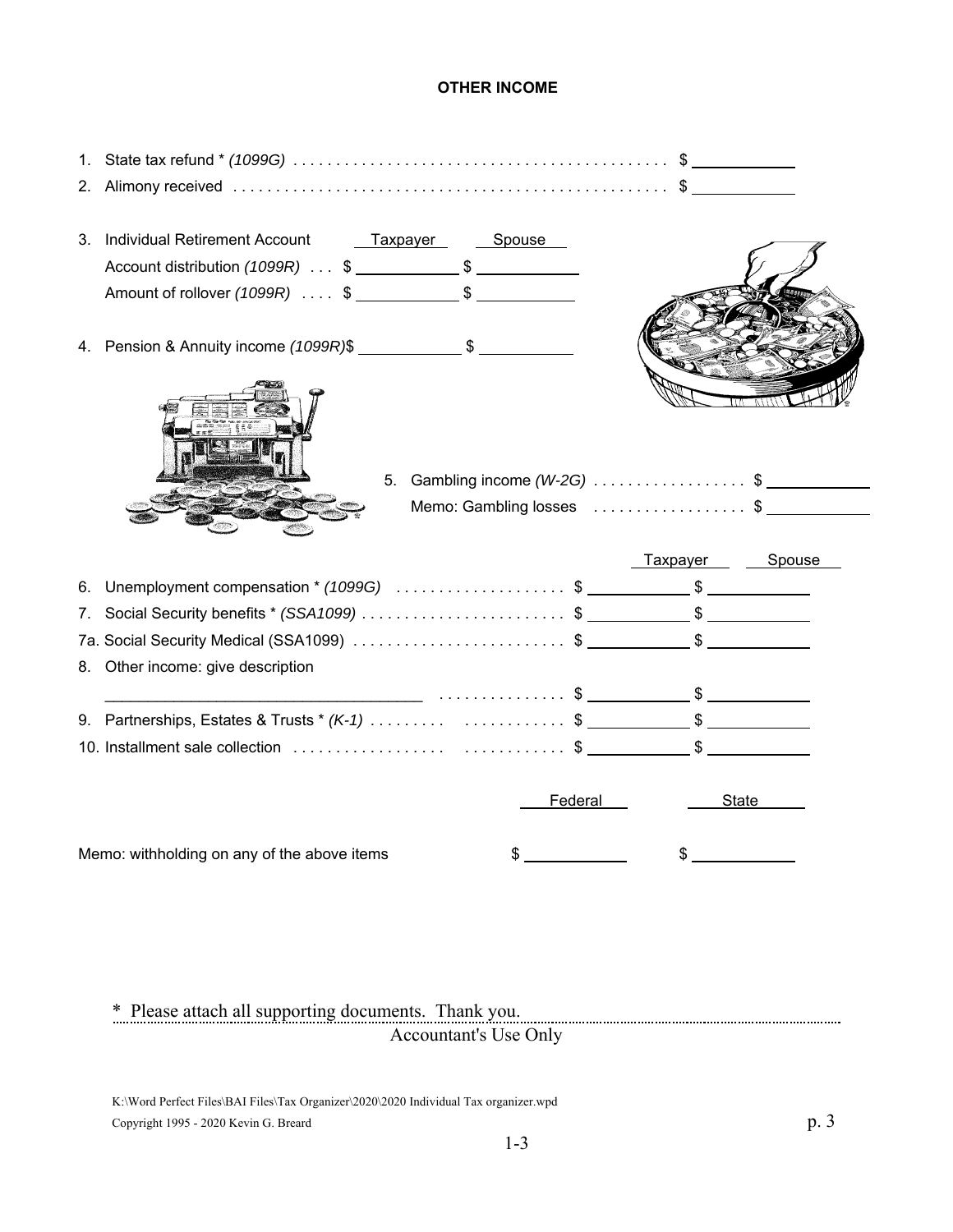

# **CAPITAL GAINS & LOSSES**

*(1099-B and/or 1099-S Brokerage Statement)*

| Description of | Date     | Date                  | Sales price    | Cost or basis | Sales expense   | Gain or (Loss) |
|----------------|----------|-----------------------|----------------|---------------|-----------------|----------------|
| Property       | acquired | Sold                  | (gross or net) |               | (if gross sales |                |
|                |          |                       |                |               | price entered)  |                |
|                |          | /20<br>$\overline{1}$ |                |               |                 |                |
|                |          | /20<br>$\prime$       |                |               |                 |                |
|                |          | /20<br>$\prime$       |                |               |                 |                |
|                |          | /20<br>I              |                |               |                 |                |
|                |          | /20<br>$\overline{I}$ |                |               |                 |                |
|                |          | /20<br>$\prime$       |                |               |                 |                |
|                |          | /20<br>$\overline{1}$ |                |               |                 |                |
|                |          | /20<br>$\prime$       |                |               |                 |                |
|                |          | /20<br>$\overline{1}$ |                |               |                 |                |
|                |          | /20                   |                |               |                 |                |
|                |          | /20                   |                |               |                 |                |

Were any of the above business assets?

□ Yes □ No



SCH D/4797 Accountant's Use Only

 $F \t S$ 

Capital Loss C/O

K:\Word Perfect Files\BAI Files\Tax Organizer\2020\2020 Individual Tax organizer.wpd Copyright 1995 - 2017 Kevin G. Breard P. 4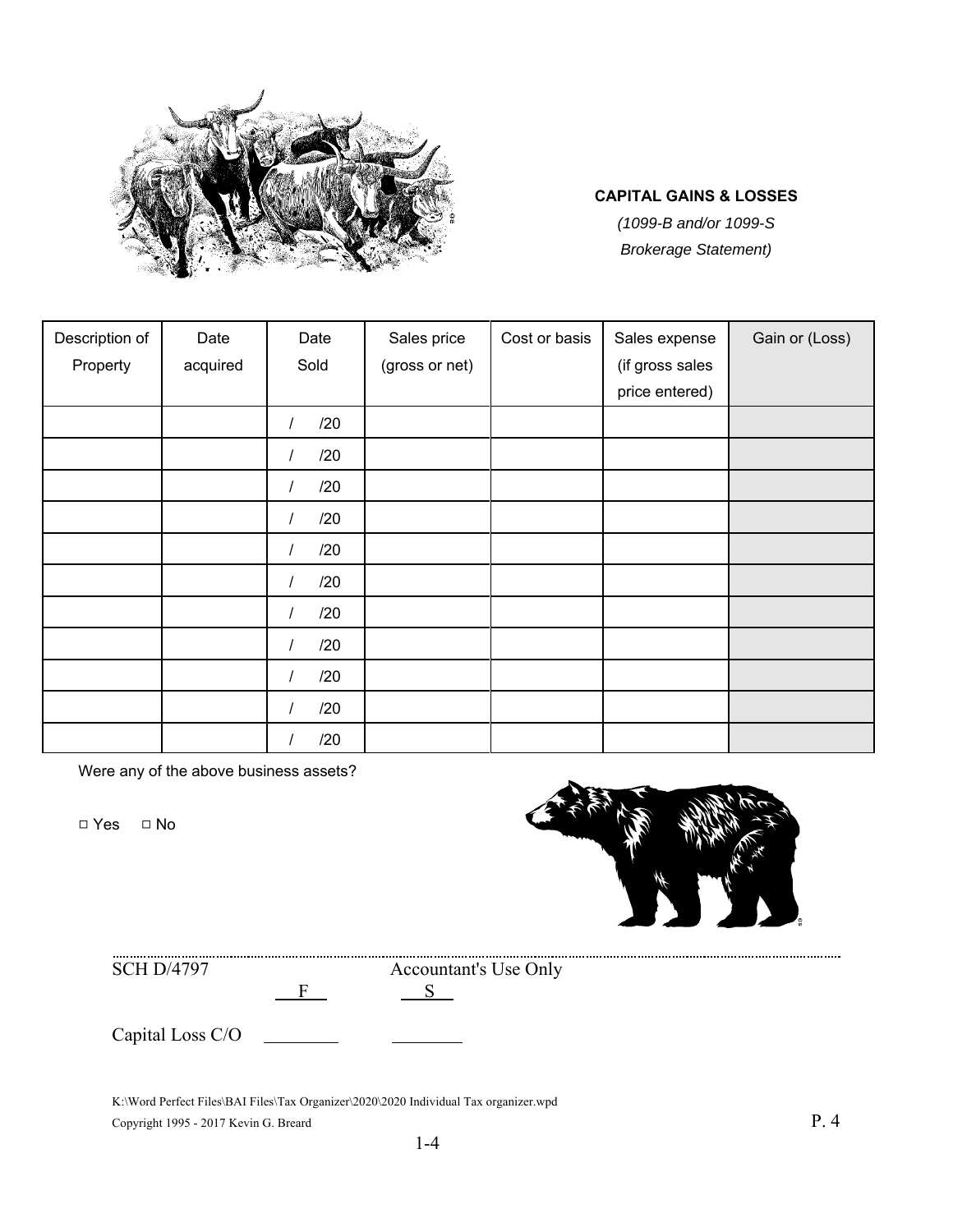### **ADJUSTMENTS TO INCOME**

| $\mathbf{1}$   | Individual Retirement Account contributions                                                                                                                 |                      |                      |          |        |  |
|----------------|-------------------------------------------------------------------------------------------------------------------------------------------------------------|----------------------|----------------------|----------|--------|--|
|                | Were you an active participant in an<br>employer or self-employed pension,<br>profit sharing or stock bonus plan, or<br>a tax sheltered annuity at any time | Taxpayer             | Spouse               |          |        |  |
|                | during the year?                                                                                                                                            | $\Box$ Yes $\Box$ No | $\Box$ Yes $\Box$ No |          |        |  |
|                | Would you like to make an IRA<br>contribution?                                                                                                              | $\Box$ Yes $\Box$ No | $\Box$ Yes $\Box$ No |          |        |  |
| $\overline{2}$ | Would you like to make a Roth IRA<br>contribution?                                                                                                          | $\Box$ Yes $\Box$ No | $\Box$ Yes $\Box$ No |          |        |  |
| 3              |                                                                                                                                                             |                      |                      |          |        |  |
| 4              |                                                                                                                                                             |                      |                      |          |        |  |
| 5              |                                                                                                                                                             |                      |                      |          |        |  |
| 6              | If self-employed,                                                                                                                                           |                      |                      | Taxpayer | Spouse |  |
|                |                                                                                                                                                             |                      |                      |          |        |  |
|                | b. Retirement contributions, KEOGH, ROTH or SEP IRA \$ _____________\$                                                                                      |                      |                      |          |        |  |
| 7              |                                                                                                                                                             |                      |                      |          |        |  |

ADJ TO INC Accountant's Use Only

K:\Word Perfect Files\BAI Files\Tax Organizer\2020\2020 Individual Tax organizer.wpd Copyright 1995 - 2020 Kevin G. Breard P. 5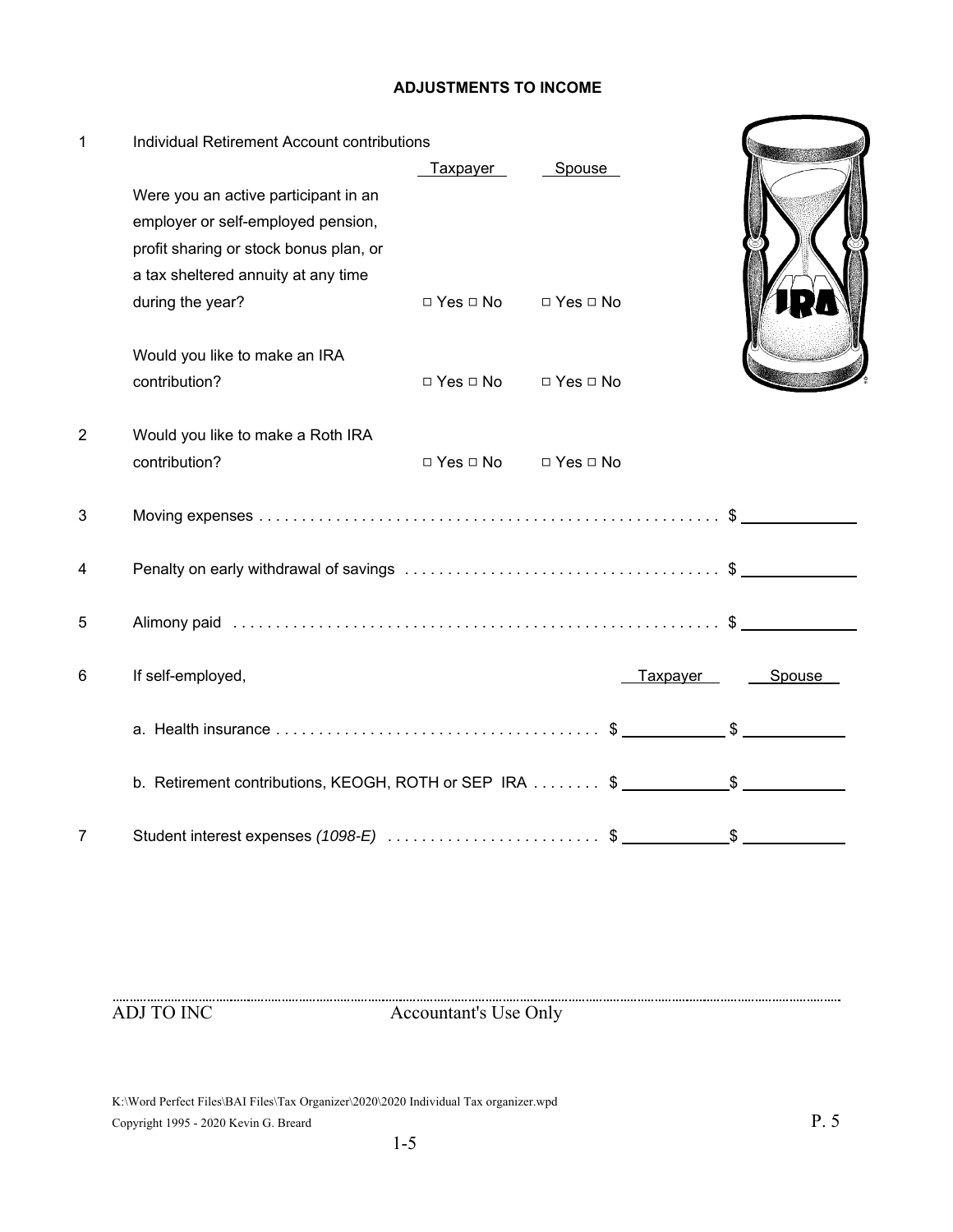

K:\Word Perfect Files\BAI Files\Tax Organizer\2020\2020 Individual Tax organizer.wpd Copyright 1995 - 2019 Kevin G. Breard  $P.6$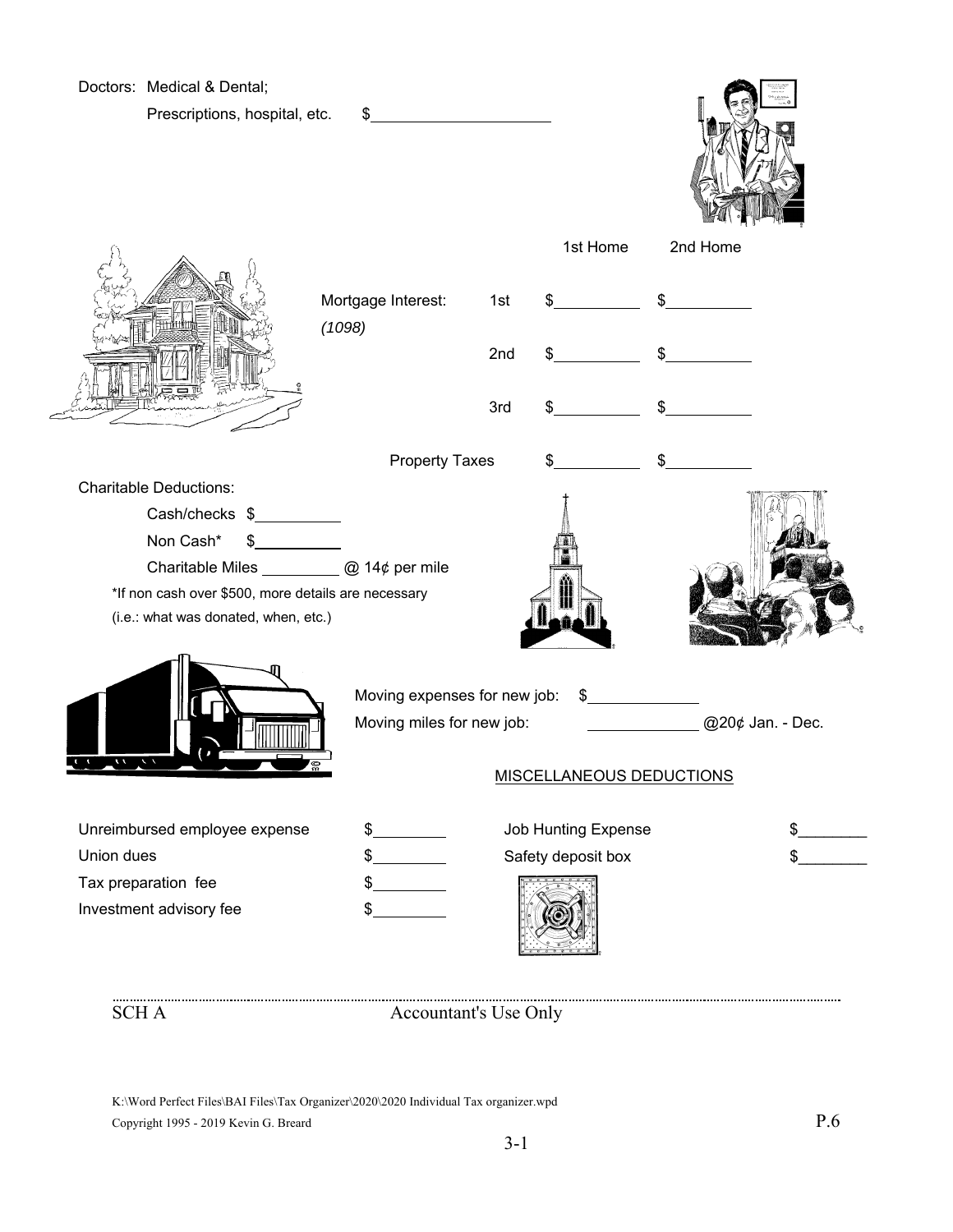#### **AUTOMOBILE DEDUCTION**



*Please make a copy and fill out for each auto used for business.*

Make and year of auto **Example 20** When purchased or placed into business use

DMV fees \$

- ! Did you use your automobile for business or do you have unreimbursed employee travel? 9 Yes 9 No If yes, continue...
- Do you have written evidence to support your deduction?  $\Box$  Yes  $\Box$  No
- Is this a leased car?  $\Box$  Yes  $\Box$  No Memo: \_\_

For mileage incurred between January thru December, the rate is 57.5¢ per mile:

Total Miles: January - December (100%)

#### **DETAIL**

| Mileage / Percentage Used: Business  |  | $\%$ |
|--------------------------------------|--|------|
| Mileage / Percentage Used: Personal  |  | %    |
| Mileage / Percentage Used: Commuting |  | %    |



| $Insurance$ \$   |  |
|------------------|--|
|                  |  |
| Parking Fee \$   |  |
| Miscellaneous \$ |  |
|                  |  |

Sch A 2106/Sch. C Auto Accountant's Use Only

K:\Word Perfect Files\BAI Files\Tax Organizer\2020\2020 Individual Tax organizer.wpd Copyright 1995 - 2020 Kevin G. Breard P. 7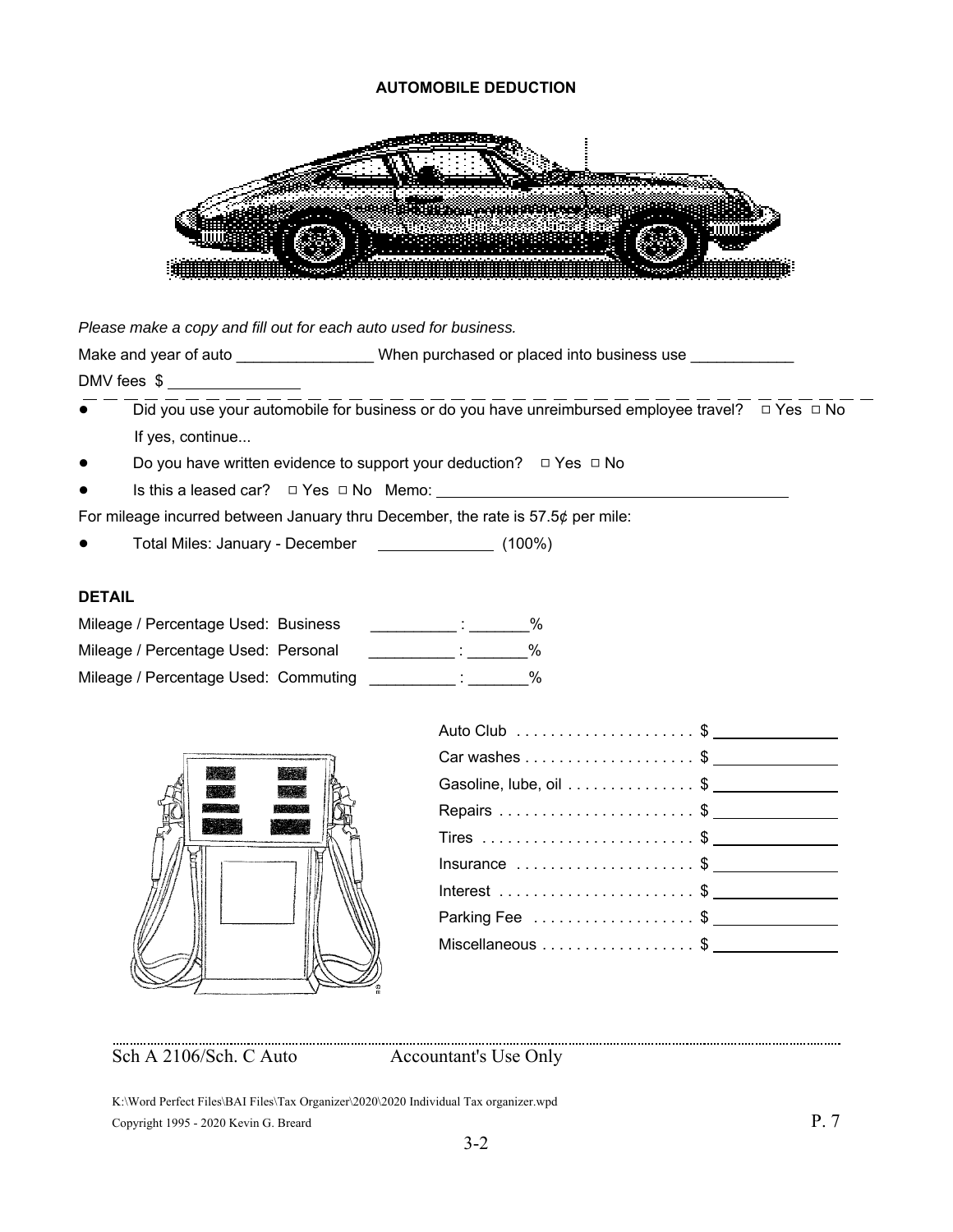### **CREDITS**

Credit for child and dependent care expenses

Person or organization providing care:

| 1            | <b>Name</b>                                    |                                                                                                                                                                                                                                                                                                                                                                     |               |
|--------------|------------------------------------------------|---------------------------------------------------------------------------------------------------------------------------------------------------------------------------------------------------------------------------------------------------------------------------------------------------------------------------------------------------------------------|---------------|
|              | <b>Street</b>                                  |                                                                                                                                                                                                                                                                                                                                                                     |               |
|              |                                                |                                                                                                                                                                                                                                                                                                                                                                     |               |
|              |                                                |                                                                                                                                                                                                                                                                                                                                                                     | D,            |
|              |                                                | 嘂                                                                                                                                                                                                                                                                                                                                                                   |               |
|              | Amt. Paid                                      | $\frac{1}{2}$                                                                                                                                                                                                                                                                                                                                                       |               |
| $\mathbf{2}$ | <b>Name</b>                                    |                                                                                                                                                                                                                                                                                                                                                                     |               |
|              | <b>Street</b>                                  |                                                                                                                                                                                                                                                                                                                                                                     |               |
|              | City, St, Zip                                  |                                                                                                                                                                                                                                                                                                                                                                     |               |
|              |                                                |                                                                                                                                                                                                                                                                                                                                                                     |               |
|              | Telephone # __________________________________ |                                                                                                                                                                                                                                                                                                                                                                     |               |
|              | Amt. Paid                                      | $\begin{picture}(20,10) \put(0,0){\vector(1,0){100}} \put(15,0){\vector(1,0){100}} \put(15,0){\vector(1,0){100}} \put(15,0){\vector(1,0){100}} \put(15,0){\vector(1,0){100}} \put(15,0){\vector(1,0){100}} \put(15,0){\vector(1,0){100}} \put(15,0){\vector(1,0){100}} \put(15,0){\vector(1,0){100}} \put(15,0){\vector(1,0){100}} \put(15,0){\vector(1,0){100}} \$ |               |
| 3            | <b>Name</b>                                    | <b>Name</b><br>4<br><u> 1989 - Johann Barbara, martxa alemaniar arg</u>                                                                                                                                                                                                                                                                                             |               |
|              | <b>Street</b>                                  | <b>Street</b>                                                                                                                                                                                                                                                                                                                                                       |               |
|              |                                                |                                                                                                                                                                                                                                                                                                                                                                     |               |
|              |                                                |                                                                                                                                                                                                                                                                                                                                                                     |               |
|              |                                                |                                                                                                                                                                                                                                                                                                                                                                     |               |
|              | Amt. Paid                                      | Amt. Paid<br>$\frac{1}{2}$                                                                                                                                                                                                                                                                                                                                          | $\frac{1}{2}$ |
|              |                                                |                                                                                                                                                                                                                                                                                                                                                                     |               |
|              | Foreign Tax CR-1116                            | <b>Accountant's Use Only</b>                                                                                                                                                                                                                                                                                                                                        |               |

K:\Word Perfect Files\BAI Files\Tax Organizer\2020\2020 Individual Tax organizer.wpd Copyright 1995 - 2020 Kevin G. Breard P. 8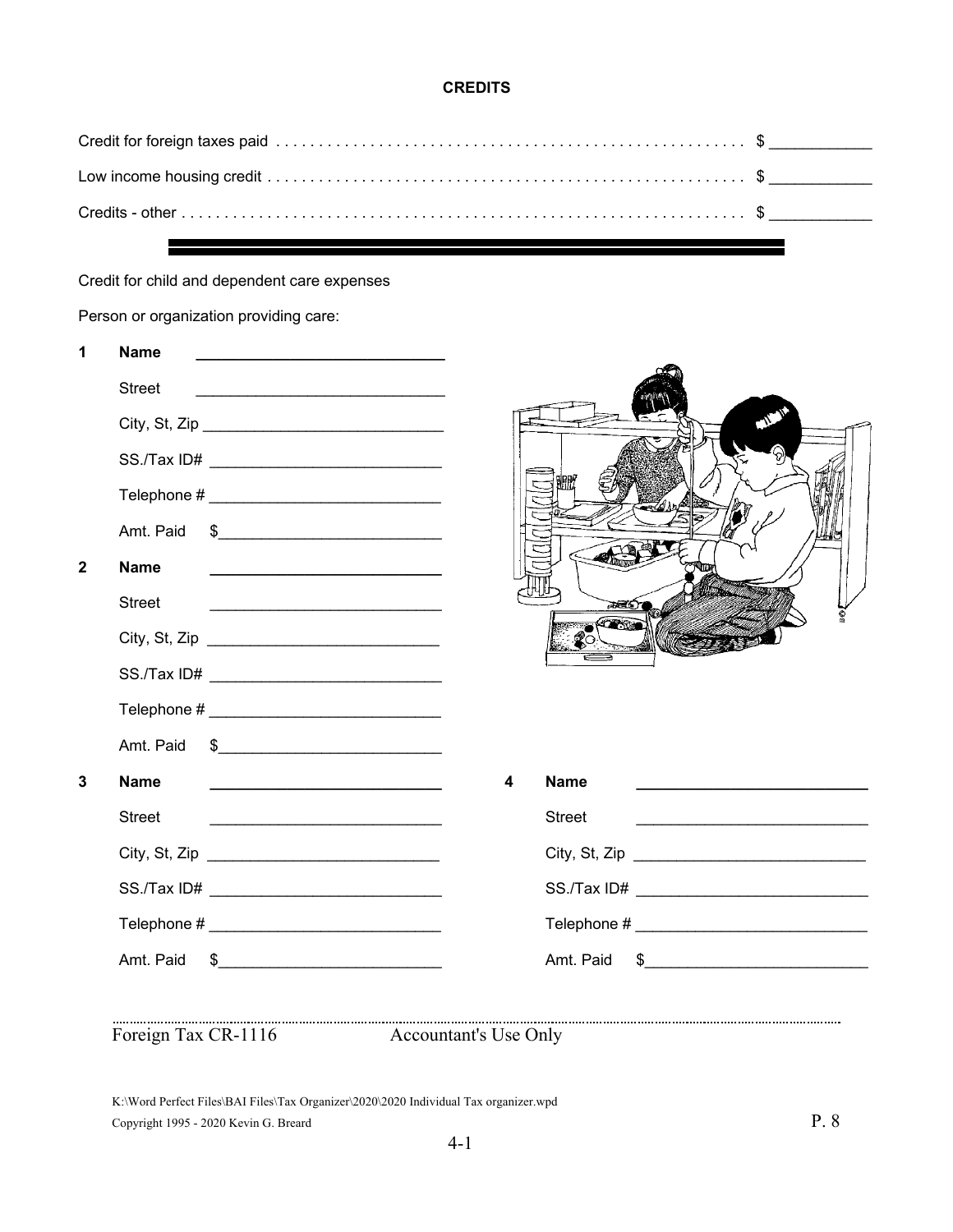



 **Tax Payments &**

**Estimates 2020**

# **QUARTERLY ESTIMATES**

| <b>Due Date</b> | <b>Description</b>  | <b>F=Federal</b> | <b>Date Paid</b> | Fed. Amt. | <b>State Amt.</b> |
|-----------------|---------------------|------------------|------------------|-----------|-------------------|
|                 |                     | S=State          |                  |           |                   |
| 7/15/2020       | 1st Estimate        | F                |                  |           |                   |
|                 |                     | S                |                  |           |                   |
| 7/15/2020       | 2nd Estimate        | F                |                  |           |                   |
|                 |                     | S                |                  |           |                   |
| 9/15/2020       | 3rd Estimate        | F                |                  |           |                   |
|                 |                     | S                |                  |           |                   |
| 1/3/2021        | 4th State, if early | S                |                  | N/A       |                   |
| 1/15/2021       | 4th Estimate        | F                |                  |           |                   |
|                 |                     | S                |                  |           |                   |

Pymts Accountant's Use Only Sch A Est. Tax \_\_\_\_\_\_\_\_\_\_

K:\Word Perfect Files\BAI Files\Tax Organizer\2020\2020 Individual Tax organizer.wpd Copyright 1995 - 2020 Kevin G. Breard p. 9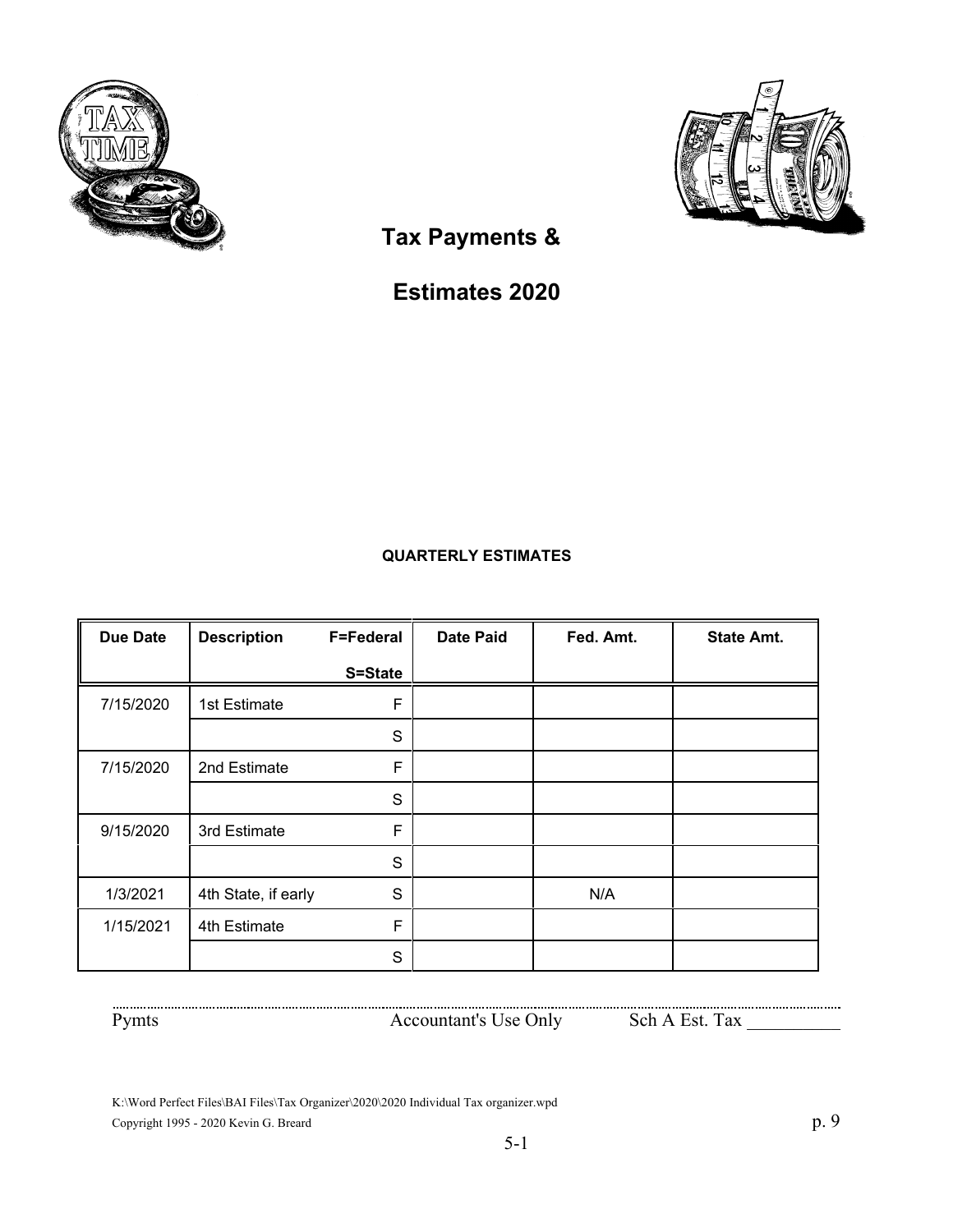**The following schedules**

**are for those**

**who have**

**Business or Rental**

**Property**

K:\Word Perfect Files\BAI Files\Tax Organizer\2020\2020 Individual Tax organizer.wpd

Copyright 1995 - 2020 Kevin G. Breard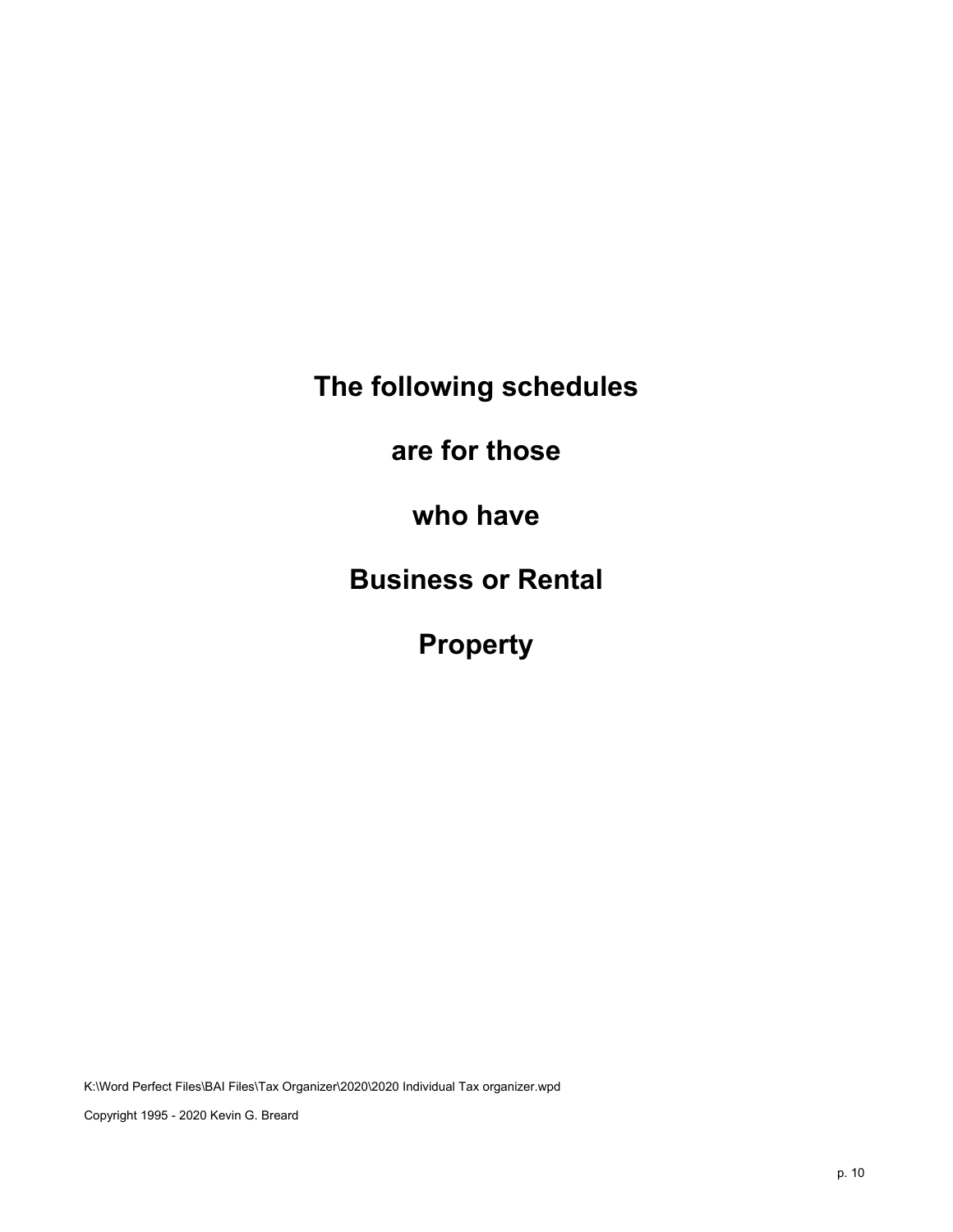#### **BUSINESS INCOME**

## **GENERAL INFORMATION:**

| □ Taxpayer □ Spouse                                                                       |                                                                                                                      |
|-------------------------------------------------------------------------------------------|----------------------------------------------------------------------------------------------------------------------|
|                                                                                           |                                                                                                                      |
| Cost of goods sold (if applicable) \$                                                     |                                                                                                                      |
| Inventory at end of year $\ldots \ldots \ldots \ldots \ldots \ldots \ldots \ldots \ldots$ |                                                                                                                      |
|                                                                                           |                                                                                                                      |
| <b>EXPENSES</b>                                                                           |                                                                                                                      |
|                                                                                           |                                                                                                                      |
|                                                                                           |                                                                                                                      |
|                                                                                           |                                                                                                                      |
|                                                                                           |                                                                                                                      |
|                                                                                           |                                                                                                                      |
|                                                                                           | C D                                                                                                                  |
| Insurance (other than health) \$                                                          | $\langle \mathcal{Q}_{2}, \mathcal{L}_{3}, \mathcal{P}_{4}, \mathcal{R}_{5}\rangle$<br>$10 - 3 - 3$<br>100000 000000 |
|                                                                                           |                                                                                                                      |
|                                                                                           |                                                                                                                      |
|                                                                                           |                                                                                                                      |
|                                                                                           |                                                                                                                      |
|                                                                                           |                                                                                                                      |
|                                                                                           |                                                                                                                      |
|                                                                                           | ₩                                                                                                                    |
|                                                                                           |                                                                                                                      |
|                                                                                           |                                                                                                                      |
|                                                                                           |                                                                                                                      |
|                                                                                           |                                                                                                                      |
|                                                                                           |                                                                                                                      |
|                                                                                           |                                                                                                                      |
|                                                                                           |                                                                                                                      |
| Reduction if other than 50% of above \$                                                   |                                                                                                                      |
|                                                                                           |                                                                                                                      |
|                                                                                           |                                                                                                                      |
| Other expenses:                                                                           |                                                                                                                      |
|                                                                                           | \$                                                                                                                   |
|                                                                                           |                                                                                                                      |
|                                                                                           |                                                                                                                      |
|                                                                                           |                                                                                                                      |
| Do you use your office at home, as your "office" for tax deduction purposes?              | $\Box$ Yes<br>$\Box$ No                                                                                              |
| (If we have the proration from last year, write: see last year).                          |                                                                                                                      |
|                                                                                           |                                                                                                                      |

K:\Word Perfect Files\BAI Files\Tax Organizer\2020\2020 Individual Tax organizer.wpd Copyright 1995 - 2020 Kevin G. Breard P. 11

Sch C  $\alpha$  Accountant's Use Only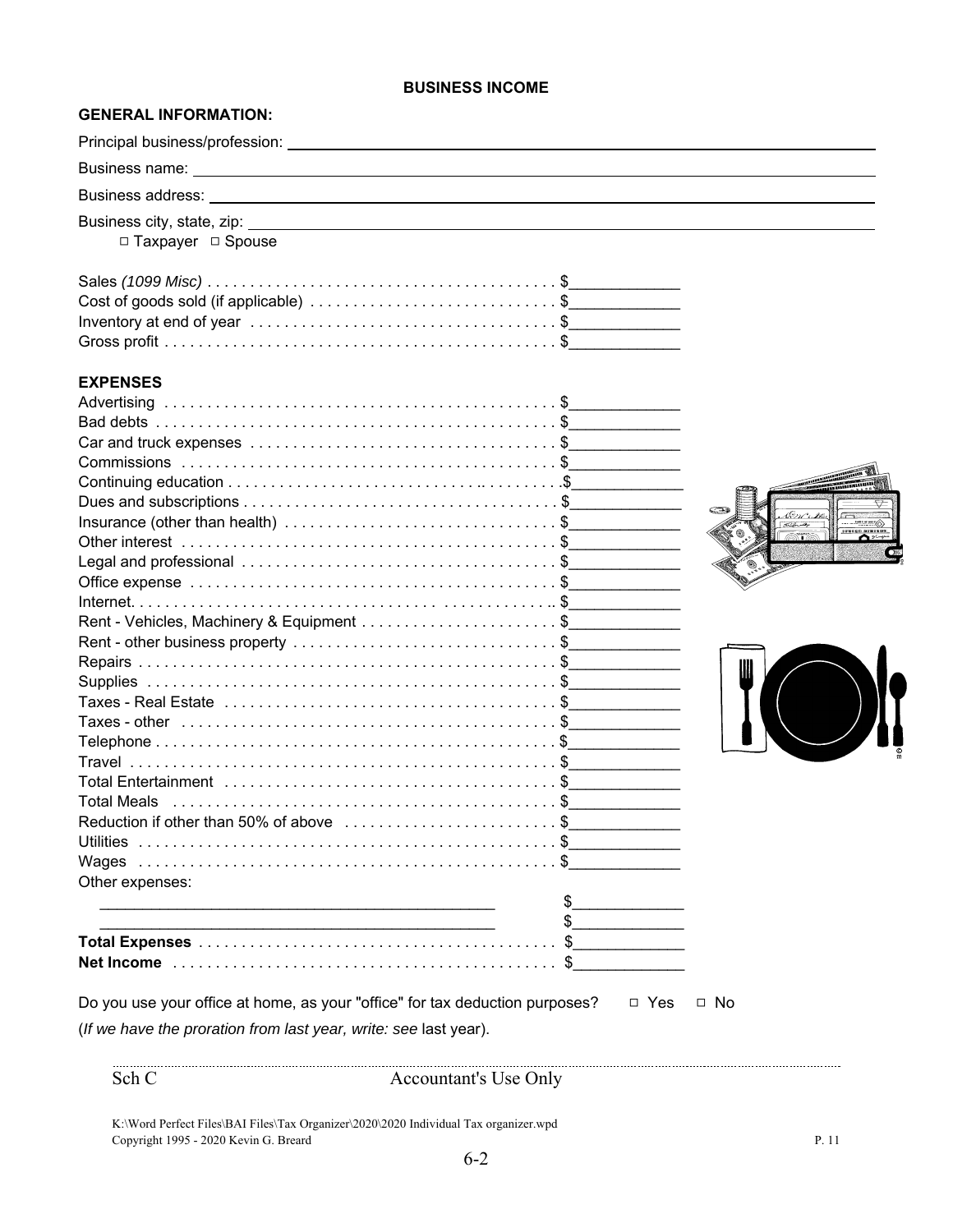| To be further discussed: |   |
|--------------------------|---|
|                          | % |
|                          | % |
|                          |   |
|                          |   |
| Home office expenses     |   |
|                          |   |
|                          |   |
|                          |   |
|                          |   |
|                          |   |
|                          |   |
|                          |   |

Sch C

Accountant's Use Only

K:\Word Perfect Files\BAI Files\Tax Organizer\2020\2020 Individual Tax organizer.wpd Copyright 1995 - 2020 Kevin G. Breard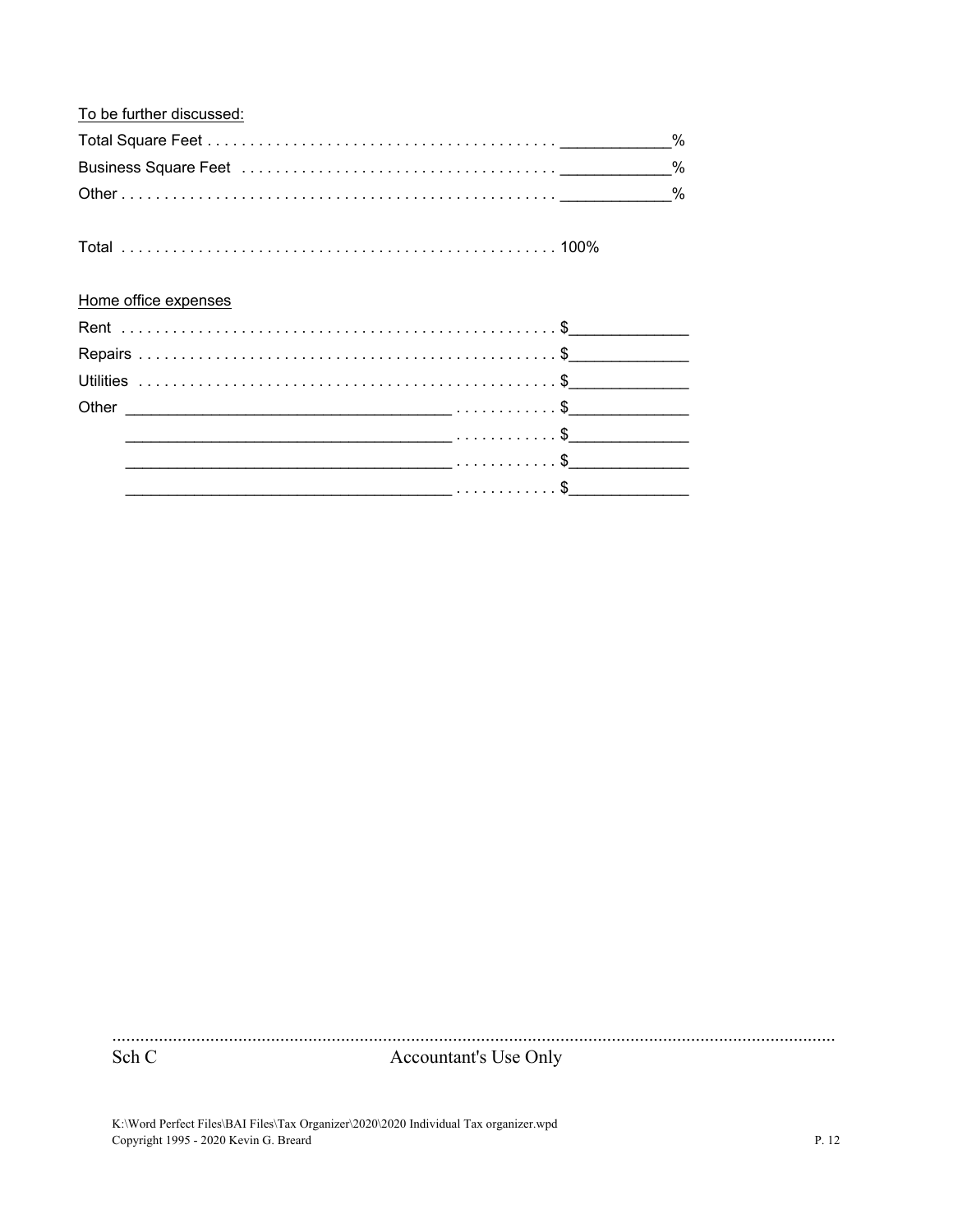#### **RENTAL & ROYALTY INCOME**

### **GENERAL INFORMATION:**

| Kind of property:     |  |
|-----------------------|--|
| Location of property: |  |

#### **INCOME**

#### **EXPENSES**

| Other expenses: |  |    |
|-----------------|--|----|
|                 |  |    |
|                 |  |    |
|                 |  |    |
|                 |  |    |
|                 |  |    |
|                 |  | S. |

**SCHE** 

Accountant's Use Only

K:\Word Perfect Files\BAI Files\Tax Organizer\2020\2020 Individual Tax organizer.wpd Copyright 1995 - 2020 Kevin G. Breard